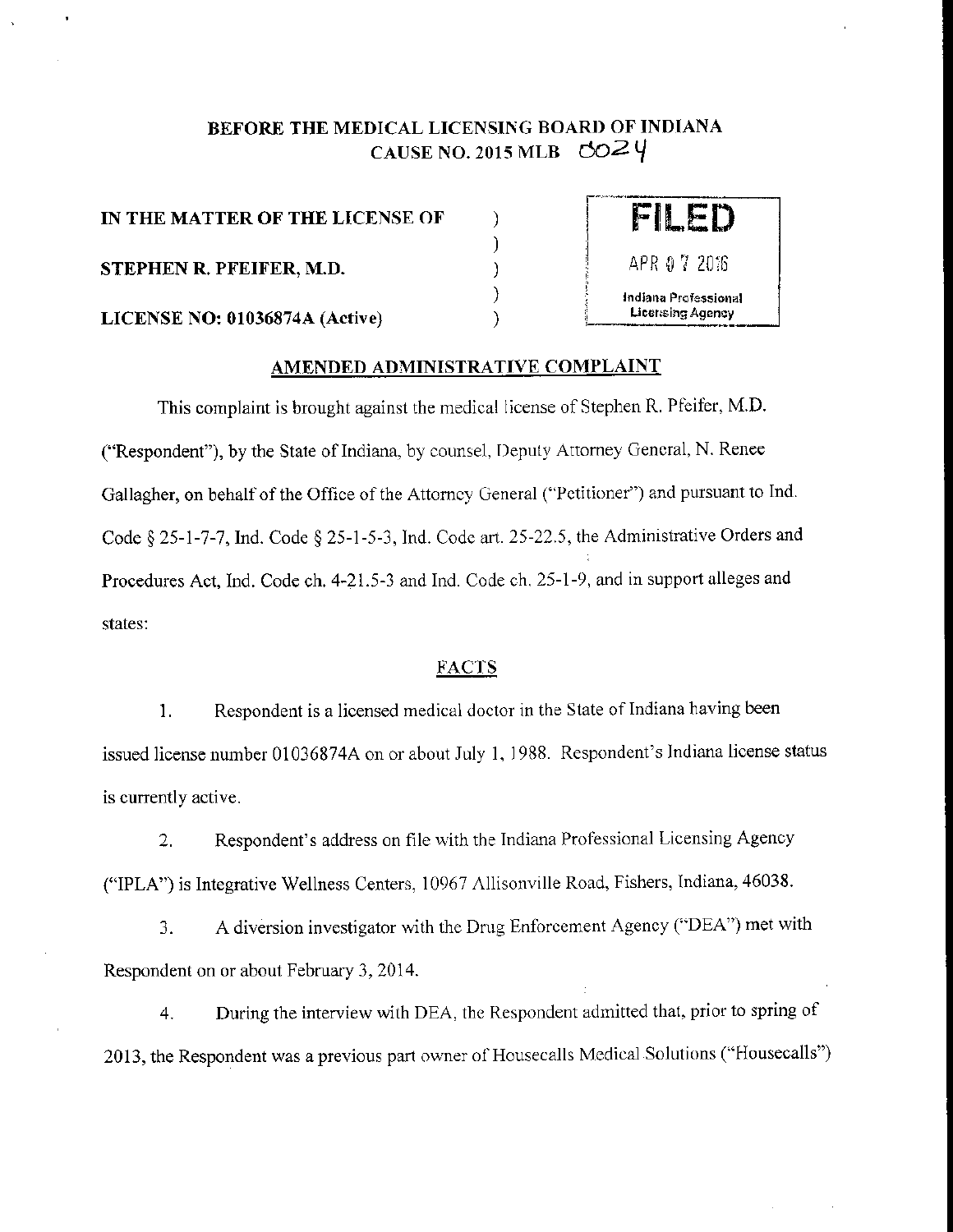where he did not make calls or deal directly with patients and Housccalls was where a nurse practitioner, Jeanne Clark ("Clark"), was also employed.

5. In October of 2012, one patient, E.D., filled several prescriptions for Morphine prescribed under Respondent's DEA registration number. During the February 2014 interview with DEA, Respondent admitted that he did not treat E.D. as a patient.

6. During this time period, prior to spring of 2013, Respondent admitted to giving the nurse practitioner, Clark, permission to use his DEA registration number to issue prescriptions for controlled substances. Respondent also admitted to pre-signing prescriptions blanks for others to use at Housecalls for the purpose of prescribing controlled substances to patients when the Respondent was not present at Housecalls.

7. In spring of 2013, Ms. Clark left her employment with Housecalls and started a home health service business.

8. Also, in the spring of 2013, Respondent agreed to become Ms. Clark's collaborating physician of record with IPLA and signed a collaborative agreement ("Agreement") with Ms. Clark.

9. During and following the spring of 2013, Respondent did not file the Agreement with Ms. Clark with the State of Indiana.

10. During his February 2014 interview with DEA, Respondent admitted that he was not familiar with the requirements of the Agreement he entered with Ms. Clark and admitted to allowing Ms. Clark to use his DEA registration to prescribe controlled substances for patients the Respondent did not examine or treat.

11. During the February 2014 interview with DEA, Respondent admitted to being the collaborator for at least 20-30 practitioners over the previous years.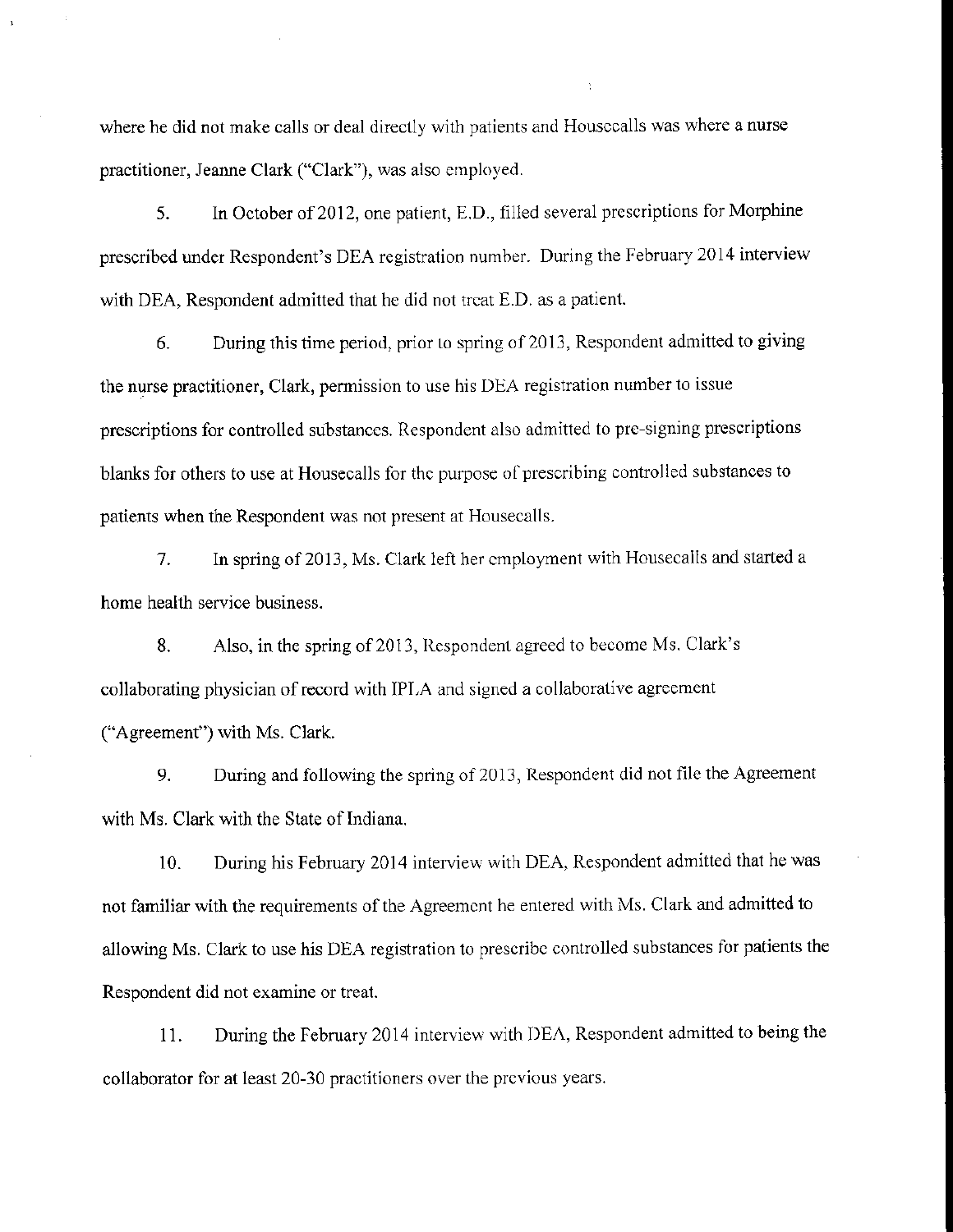12. Respondent authorized Ms. Clark's patient, C.Y., to be prescribed large quantities of hydrocodone for an extended period of time under Respondent's DEA registration number. In February of 2014, during his interview with the DEA, Respondent denied knowing or treating C.Y.

13. Ms. Clark's license was on probation and she was without DEA prescribing privileges during the time of the Agreement. Respondent, Ms. Clark's collaborator, did not know of Ms. Clark's disciplinary history or the terms of the probation order issued by the Indiana Board of Nursing.

14. In 2014 and 2015, Respondent wrote prescriptions for controlled substances for his personal use and for his family members without maintaining an adequate patient record for himself or any of his family members.

15. In or around September 2015, Respondent entered a program in Florida, at the Florida Recovery Center, pursuant to an agreement with the Indiana State Medical Association ("ISMA") for treatment of severe alcohol usc.

16. In or around January 2016, Respondent signed a five (5) year contract with ISMA and experienced a relapse within weeks after signing his contract with ISMA.

#### COUNT I

17. Paragraphs one (1) through sixteen (16) are incorporated by reference herein.

18. Respondent's conduct as described above constitutes a violation of Ind. Code  $\S$  $25-1-9-4(a)(4)(B)$  in that Respondent has continued to practice even though he has become unfit to practice due to failure to keep abreast of current professional theory or practice as demonstrated by, which includes but is not limited to, Respondent allowing a nurse practitioner to use his DEA registration number to prescribe medications which included controlled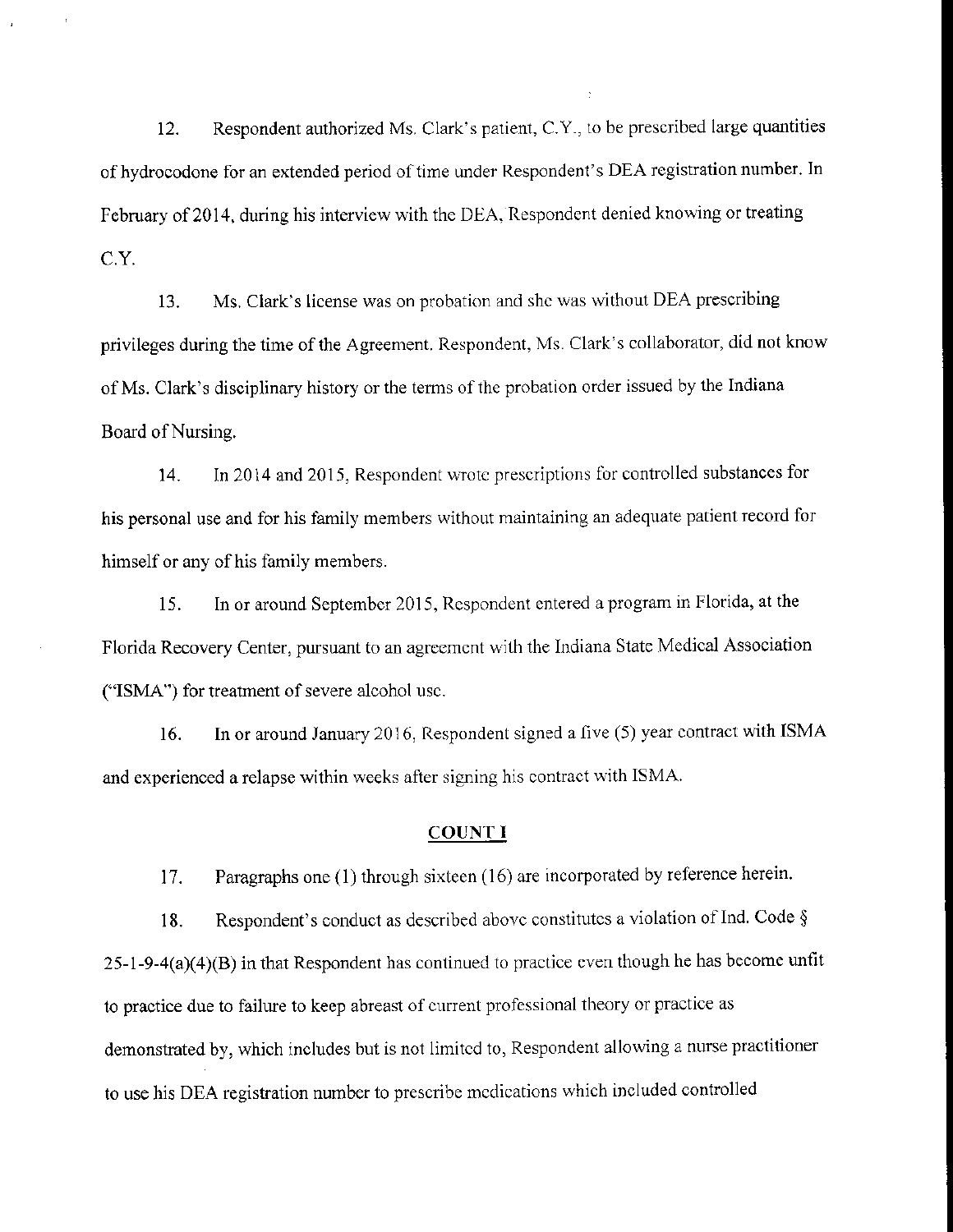substances; Respondent failing to properly supervise the nurse practitioner as a collaborative physician; and, Respondent pre~signing prescription blanks for use by others.

#### COLNT II

19. Paragraphs one (1) through sixteen (16) arc incorporated by reference herein.

20. Respondent's conduct as described above constitutes a violation of Ind. Code  $\S$  $25-1-9-4(a)(3)$  in that Respondent has knowingly violated a state statue or rule regulating the medical profession, or federal statue or regulation, regulating the profession in question. Respondent violated Title 21 USC §1306 as demonstrated by, which includes but is not limited to, Respondent allowing a nurse practitioner to use his DEA registration number to prescribe controlled substances, for patients the Respondent did not examine or evaluate on at least two occasions with patients E.D. and C.Y.

## COUNT III

21. Paragraphs one (1) through sixteen (16) are incorporated by reference herein. 22. Respondent's conduct as described above constitutes a violation of Ind. Code  $\S$  $25-1-9-4(a)(3)$  in that Respondent has knowingly violated a state statute or rule regulating the medical profession. Respondent violated 844 lAC 5-2-5, which states "a practitioner shall exercise reasonable care and diligence in the treatment of patients based upon generally accepted scientific principles, methods, treatments, and current professional theory or practice," as demonstrated by, which includes but is not limited to, Respondent failed to keep adequate medical records and, in some cases, any medical records for family members to whom he was prescribing controlled substances.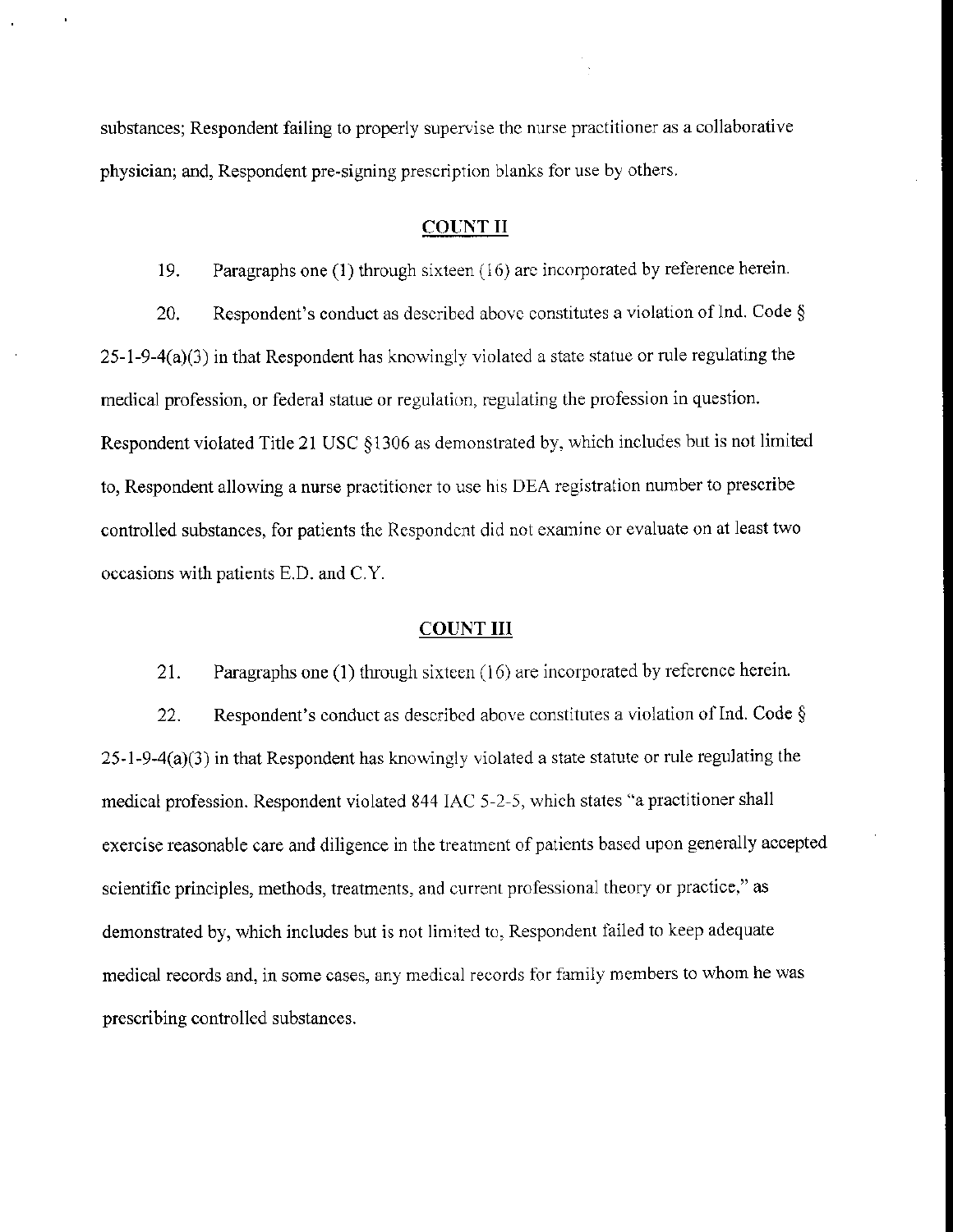#### COUNT IV

23. Paragraphs one (1) through sixteen (16) are incorporated by reference herein.

24. Respondent's conduct as described above constitutes a violation of Ind. Code §25-l-9-(4)(D), in that, the Respondent has continued to practice although the Respondent has become unfit to practice due to an addiction and/or abuse of or severe dependency upon alcohol that endangers the public by impairing a practitioner's ability to practice safely as the Respondent was treated for alcohol abuse and/or dependency.

#### COUNTY

25. Paragraphs one (1) through sixteen (16) are incorporated by reference herein.

26. Respondent's conduct as described above constitutes a violation of Ind. Code  $\S$  $15-1-9-4(a)(6)$  in that Respondent allowed his name or a license issued under this chapter to be used in connection with an individual who renders services beyond the scope of that individual's training, experience, or competence as demonstrated by, which includes but is not limited to, Respondent allowing a nurse practitioner to use his DEA registration number to prescribe medications which included controlled substances.

**WHEREFORE,** Petitioner demands an order against the Respondent, that:

1. Imposes the appropriate disciplinary sanction;

2. Directs Respondent to immediately pay all of the cost incurred in the prosecution of this case;

3. Directs Respondent to pay a fee of Five Dollars (\$5.00) to be deposited into the Health Records and Personal Identifying Information Protection Trust Fund pursuant to Ind.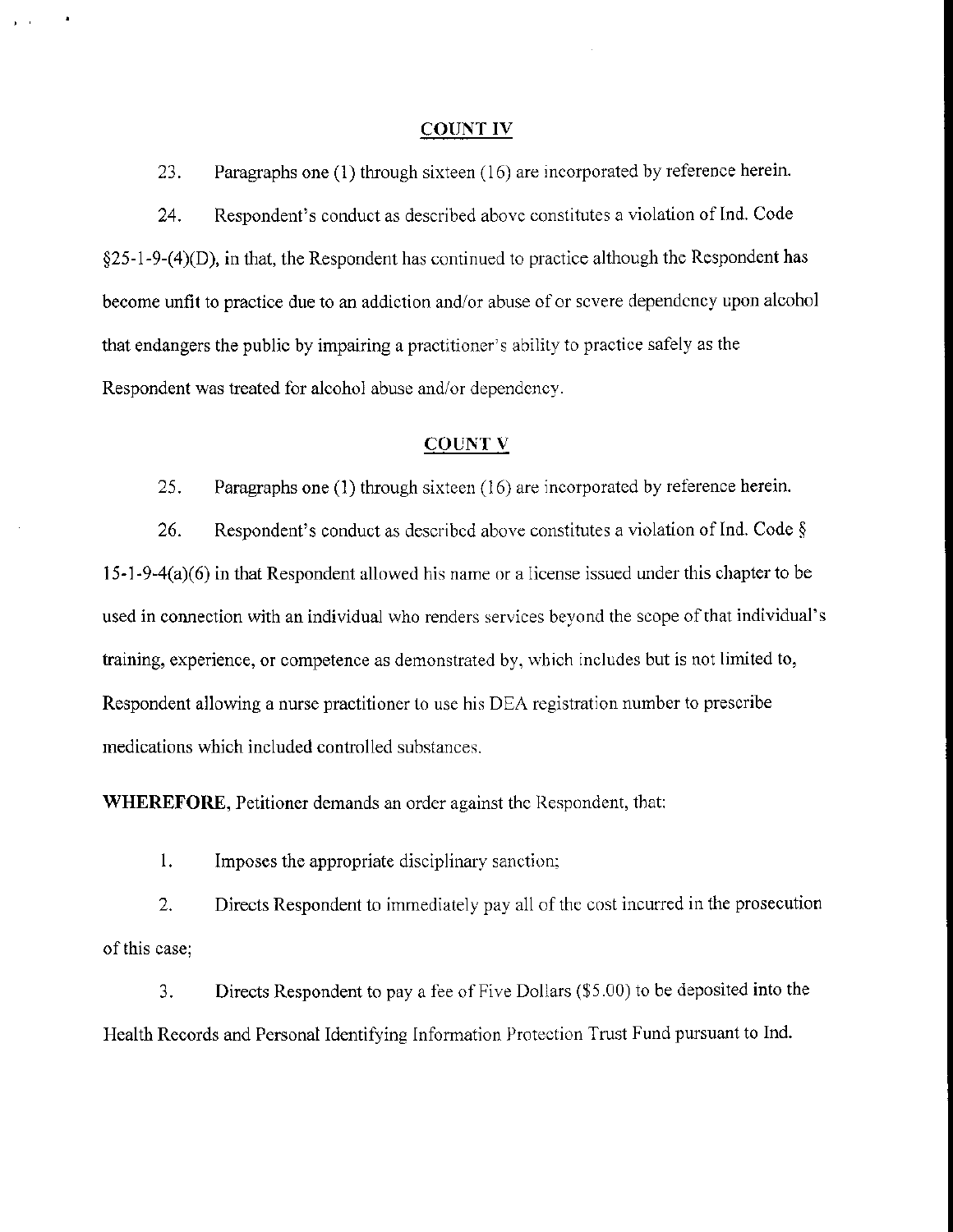# Code  $§$  4-6-14-10(b); and

٠

4. Provide any other relief the Board deems just and proper.

Respectfully submitted,

GREGORY F. ZOELLER Attorney General of Indiana--<br>Attorney Number: 1958-98  $, 1)$ i ; By: N. Renee Gallagher Deputy Attorney General Attorney No. 22590 $\cancel{49}$